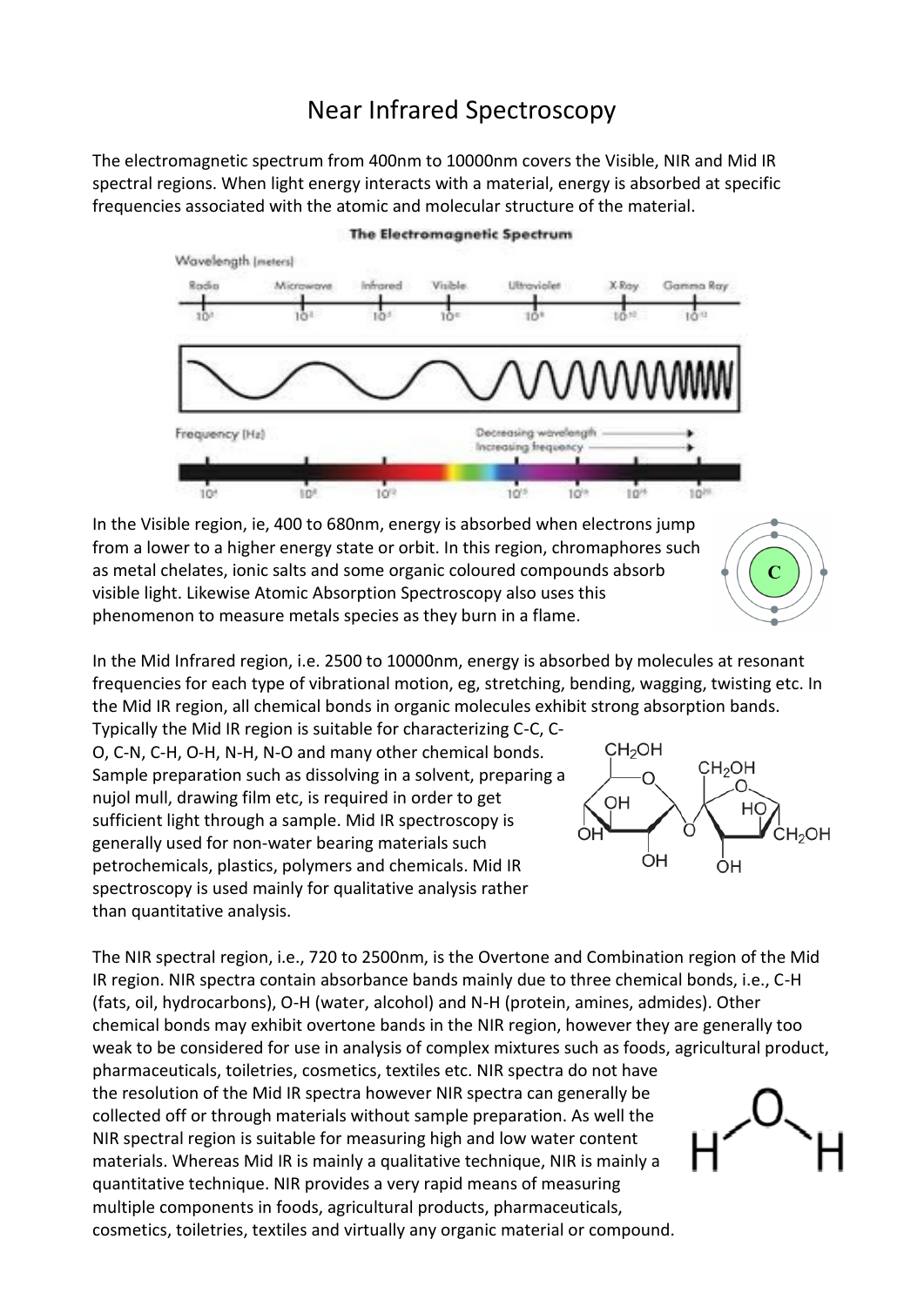## **Three NIR Regions**

Figure 1. shows the NIR region from 720 to 2500nm. There are three sections of the NIR spectral region, 1) Transflectance, 2) Transmission and 3) Reflectance.



- Transflectance: 720 to 1100nm. This section is most suited to transflectance through a thick sample, such as, seeds, slurries, liquids and pastes. The absorption bands are due to 3<sup>rd</sup> overtones of the fundamental stretching vibrational motions in the Mid IR region.
- Transmission: 1200 to 1850nm. This section can be used for transmission through liquids and films, as well as for diffuse reflectance measurements off samples with high water contents. The absorption bands are due to the  $1<sup>st</sup>$  and  $2<sup>nd</sup>$  overtones of the fundamental stretching vibrational motions in the Mid IR region.
- Reflectance: 1850 to 2500nm. This section is predominantly used for making diffuse reflectance measurements off ground or solid materials. The absorption bands are due to combination bands, i.e., combinations of C-H stretch and bend vibrational bonds.

The Transflectance region is of particular interest in the analysis of foods because it is suitable for measuring high moisture and high fat content products including meat, dairy products, jams and conserves, dough and batters. The major advantage of working in this region is that longer pathlength sample cells can be used to collect the NIT spectra. Typically a 10-20 mm pathlength can be used. This makes sampling easier and allows viscous and non-homogeneous samples to be scanned without further sample processing.

The Reflectance region, 1900-2500nm, should be used for measuring powdered materials or solids because the spectral bands are better resolved and the % of energy reaching the detector is highest in this region.

Figure 2. shows the diffuse reflectance spectra of flour, meal, vinyl powder, milk powder and ascorbic acid. Note that the spectra gradually increases towards the top end of the spectra region and that the spectral bands are sharper and better separated than in the 1200-1800nm region. This shows why the 1900-2500nm region is preferred for performing diffuse reflectance scans.